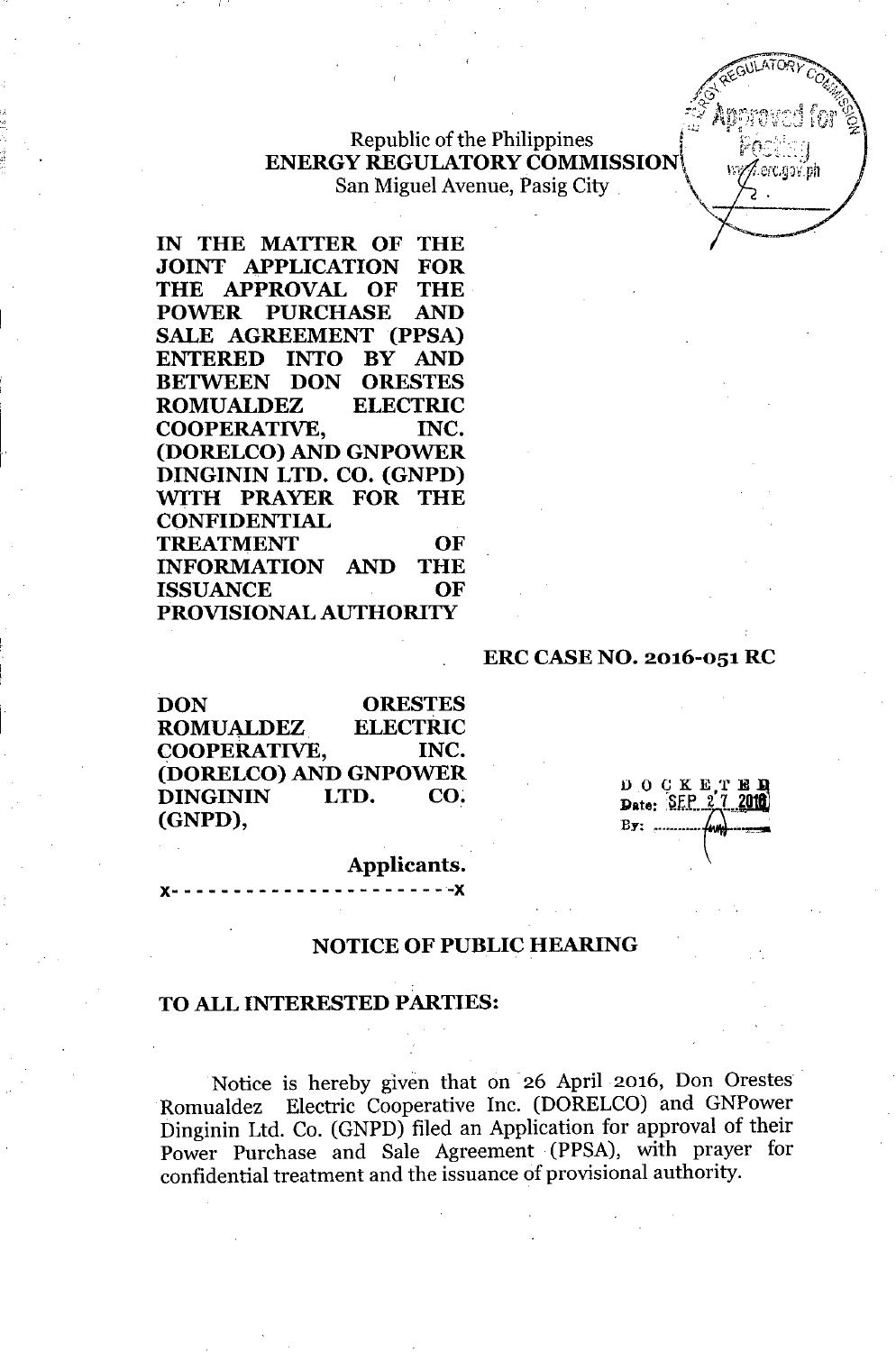## **ERC Case No. 2016-051 RC Notice** of Public Hearing/03 August 2016 **Page 2 Of1S**

In the said Application, DORELCO and GNPD alleged, the following:

- 1. Applicant DORELCO is a non-stock, non-profit electric cooperative, duly organized and existing under and by virtue of the laws of the Philippines, with principal office address at Brgy. San Roque Tolosa, Leyte. It is authorized to distribute and provide electricity services to its member-consumers in the Municipalities of Tanauan, Tolosa, Dagami, Burauen, Tabon- Tabon, Julita, Dulag, Lapaz, Mayorga, Macarthur, Javier, Abuyog & Mahaplag, all in the Province of Leyte (collectively, the "Franchise Area");
- 2. Copies of DORELCO's Articles of Incorporation, By-Laws, Certificate of Registration and Certificate of Franchise are attached to the application as follows:

| <b>Annex</b>             | Document                                                                                 |  |  |
|--------------------------|------------------------------------------------------------------------------------------|--|--|
| $\sqrt{A}$ <sup>33</sup> | DORELCO's Articles of Incorporation                                                      |  |  |
| $\overline{R}$           | DORELCO's By-laws                                                                        |  |  |
| ``C"                     | Certificate of Registration with the<br>National Electrification Administration<br>(NEA) |  |  |
| $\mathbf{``T}$           | Certificate of Franchise                                                                 |  |  |

- 3. Meanwhile, Applicant GNPD is a duly registered limited partnership organized and existing under Philippine laws, engaged in the business of developing, constructing, operating and owning power generation facilities and in the sale and trade of electric power. Its principal office is at 28th Floor, Orient Square Building, Don Francisco Ortigas, Jr. Road, Ortigas Center, Pasig City;
- 4. Applicant GNPD's owners and development team, at the time of the privatization of NPC/PSALM's assets, focused on the development and construction of the first large-scale power plant in the Philippines, the 2x300MW coal-fired power plant of GNPower Mariveles Coal Plant Ltd. Co., after the enactment of EPIRA to support the government's call for additional capacity to meet the growing power demand. It also encouraged other IPPs to build and add new capacity that led to our current state of a stable supply in Luzon;
- 5. Applicant GNPD's pertinent documents evidencing its due registration as a limited partnership are appended hereto as follows: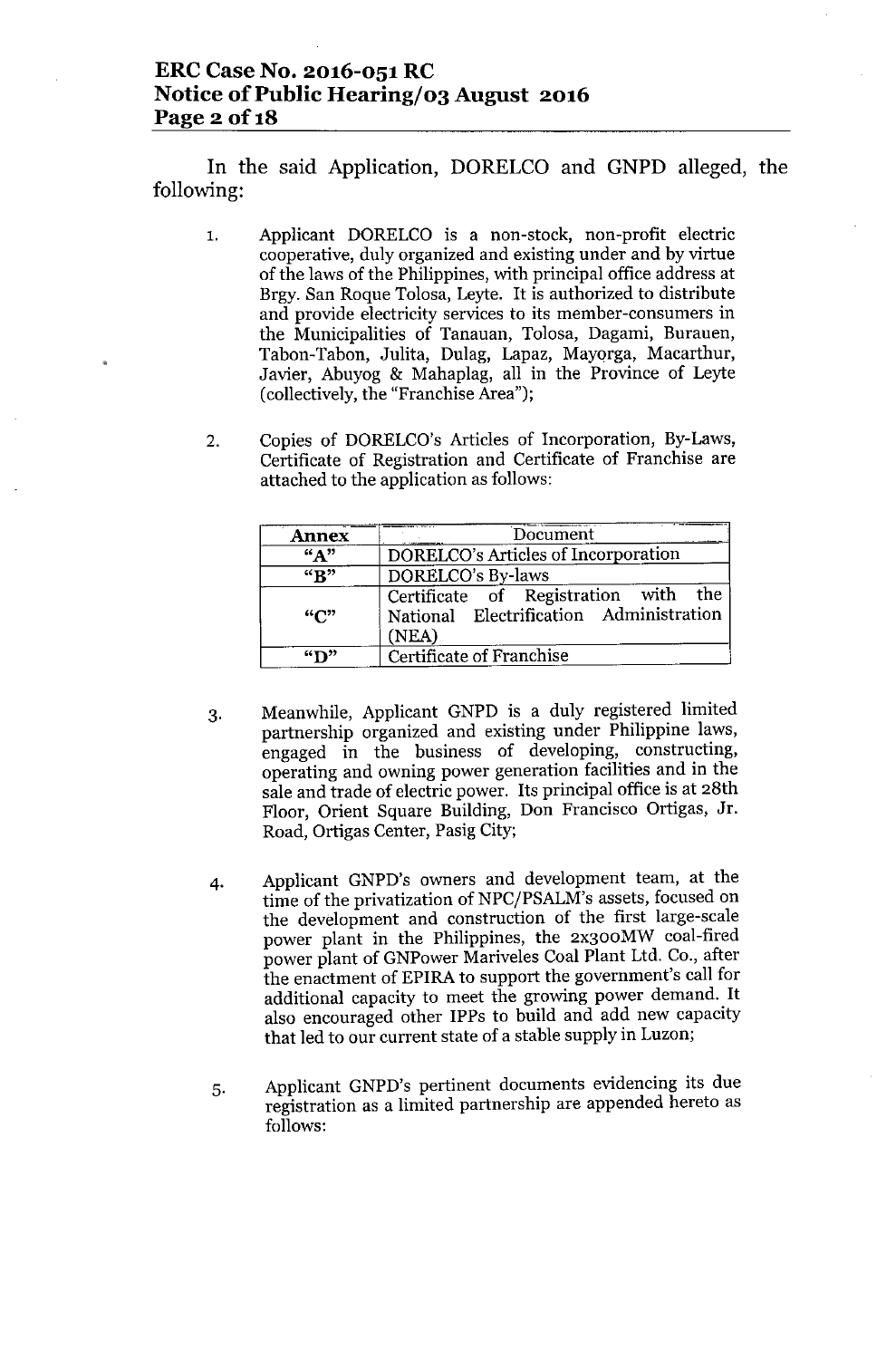| <b>Annex</b>                | Document                                             |  |  |
|-----------------------------|------------------------------------------------------|--|--|
| $\mathbf{w}$                | Certificate of Registration issued by the Securities |  |  |
|                             | and Exchange Commission (SEC)                        |  |  |
| $\mathbf{H}^{\prime\prime}$ | <b>GNPD's Articles of Partnership</b>                |  |  |

- 6. Applicants may be served with orders, notices and other legal processes of this Honorable Commission through the address of the undersigned counsels;
- 7. By and pursuant to Sections 23, 25, 43 (u), and 45 (b) of Republic Act. No. 9136, otherwise known as the Electric Power Industry Reform Act of 2001 (EPlRA), its Implementing Rules and Regulations, and other pertinent rules and regulations, the instant Application for the consideration and approval of the Power Purchase and Sale Agreement (PPSA) executed by and between Applicants DORELCO and GNPD on 16 December 2015 is herein respectfully filed. A copy of the PPSA is hereto attached as Annex "G" and forms an integral part hereof;

#### STATEMENTOF FACTS

DORELCO's Power Supply and Demand Situation

- 8. DORELCO, together with other Region 8 ECs, needs to address the insufficiency of its power supply due to the increasing demand within its franchise area;
- 9. DORELCO currently receives a total of lOMW from its existing suppliers out of its peak requirement of 14.054MW. With an annual average growth rate of 2.71%, DORELCO forecasts that its peak demand for the years 2017 to 2023 will be 17.77MW;
- 10. The eleven (11) electric cooperatives (ECs) of Region 8, namely:
	- 1. Biliran Electric Cooperative, Inc. (BILECO)
	- 2. Don Orestes Romualdez Electric Cooperative, Inc. (DORELCO)
	- 3. Eastern Samar Electric Cooperative, Inc. (ESAMELCO)
	- 4. Leyte II Electric Cooperative, Inc. (LEYECO II)
	- 5. Leyte III Electric Cooperative, Inc. (LEYECO III)
	- 6. Leyte IV Electric Cooperative, Inc. (LEYECO IV)
	- 7. Leyte V Electric Cooperative, Inc. (LEYECO V)<br>8. Northern Samar Electric Cooperative,
	- 8. Northern Samar Electric Cooperative, Inc. (NORSAMELCO)
	- 9. Samar I Electric Cooperative, Inc. (SAMELCO I)
	- 10. Samar II Electric Cooperative, Inc. (SAMELCO II) and
	- 11. Southern Leyte Electric Cooperative, Inc. (SOLECO),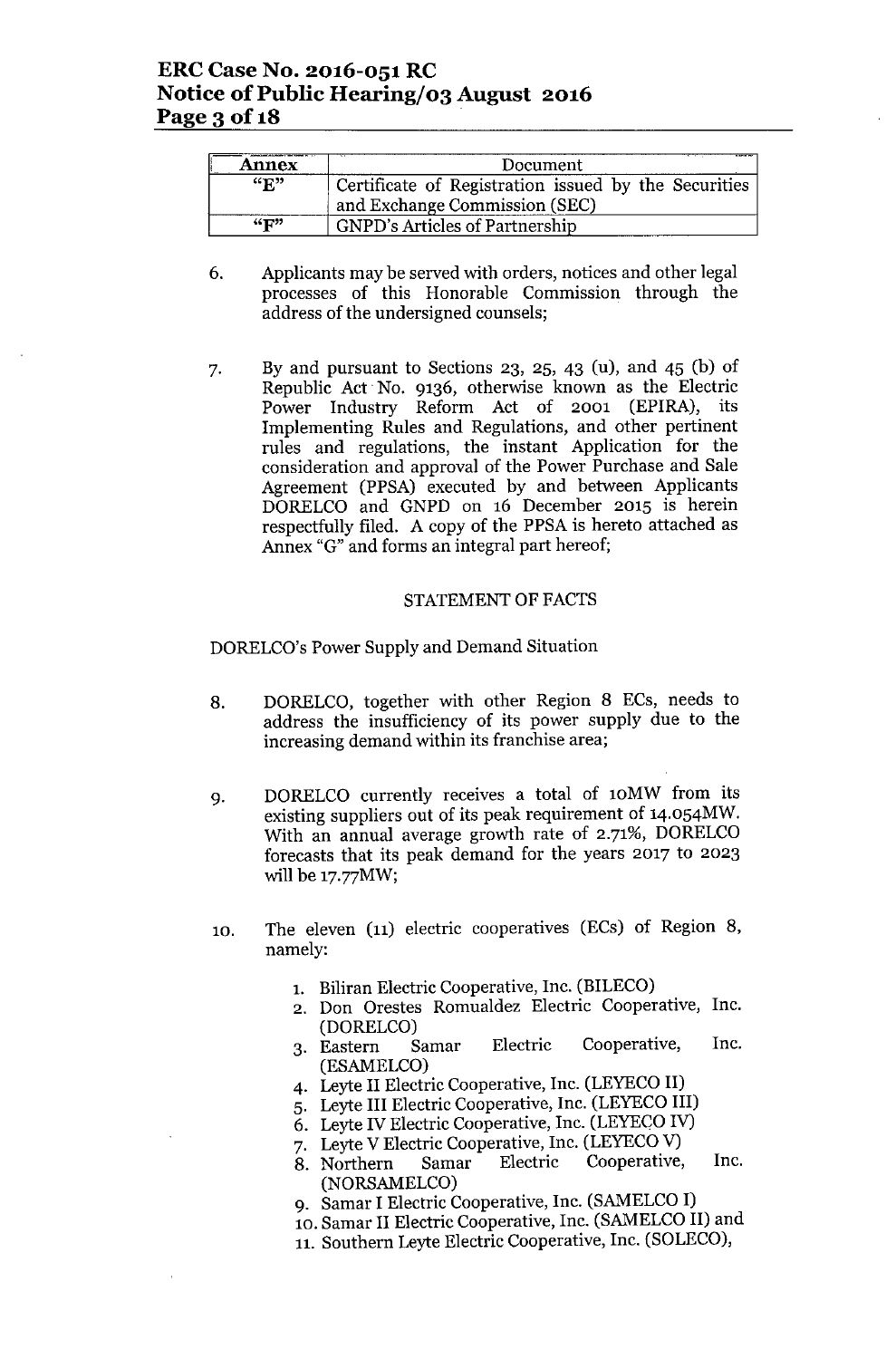## **ERCCase No. 2016-051 RC Notice of Public Hearing/03 August 2016 Page 4 of 18**

collectively, the "Region 8 ECs", have just concluded the competitive selection process with FDC Utilities, Inc. (FDC), Trans Asia Oil and Energy Development Corporation (Trans Asia), GNPower. Ltd. Co. ("GNPower"), and San Miguel Energy Corporation (SMEC) for their short-term power supply requirements, covering the period 2015-2018 for demands ranging from 65MW in 2015 to 93MW in 2018;

11. Subsequently, the foregoing Region 8 ECs received two (2) unsolicited proposals for the supply of their aggregated longterm baseload demand of 150MW from December 26, 2018 to December 25, 2038, or for a twenty (20) year period;

#### The Competitive Selection Process

- 12. Guided by a declared and agreed policy and guidelines as described in Region 8 ECs Rules and Procedures for Unsolicited Proposal, which is Annex A of the Instructions to Proponents(subsequently, the . Final Instructions to Proponents), the Region 8 ECs created the Joint Competitive Power Supply Procurement (JCPSP) Board, the R8 JCPSP Bids and Awards Committee (JBAC) and the Core Technical Working Group (CTWG) to conduct the initial evaluation of the unsolicited proposals in order to determine which will be more advantageous for the Region 8 ECs.
- 13. The CTWG found the proposal of GNPower better and consistent with the criteria set forth in the aforementioned policy and guidelines.
- 14. GNPower submitted a Firm and Final Proposal, containing the Legal, Technical and Financial Documents; the Technical Proposal; and the Financial Proposal, as required by the JBAC. GNPower, through the submitted bidding documents, manifested to R8 JBAC that a special purpose company was established for the Dinginin Project, which is GNPower Dinginin Ltd. Co. ("GNPD"), and GNPower is the lead developer of the said project.
- 15. After a more detailed evaluation, the JBAC endorsed the GNPower proposal to the R8 JCPSP Board, which granted GNPower the Original Proponent status in the Competitive Selection Process through Comparative Proposals for the procurement of the long-term baseload power supply of Region 8 ECs.
- 16. Generating companies (GENCOs) were invited to submit Comparative Proposals to challenge GNPower's offer through publications in newspapers of general and national circulation for two (2) consecutive weeks and through written invitations to the GENCOs listed in the DOE website.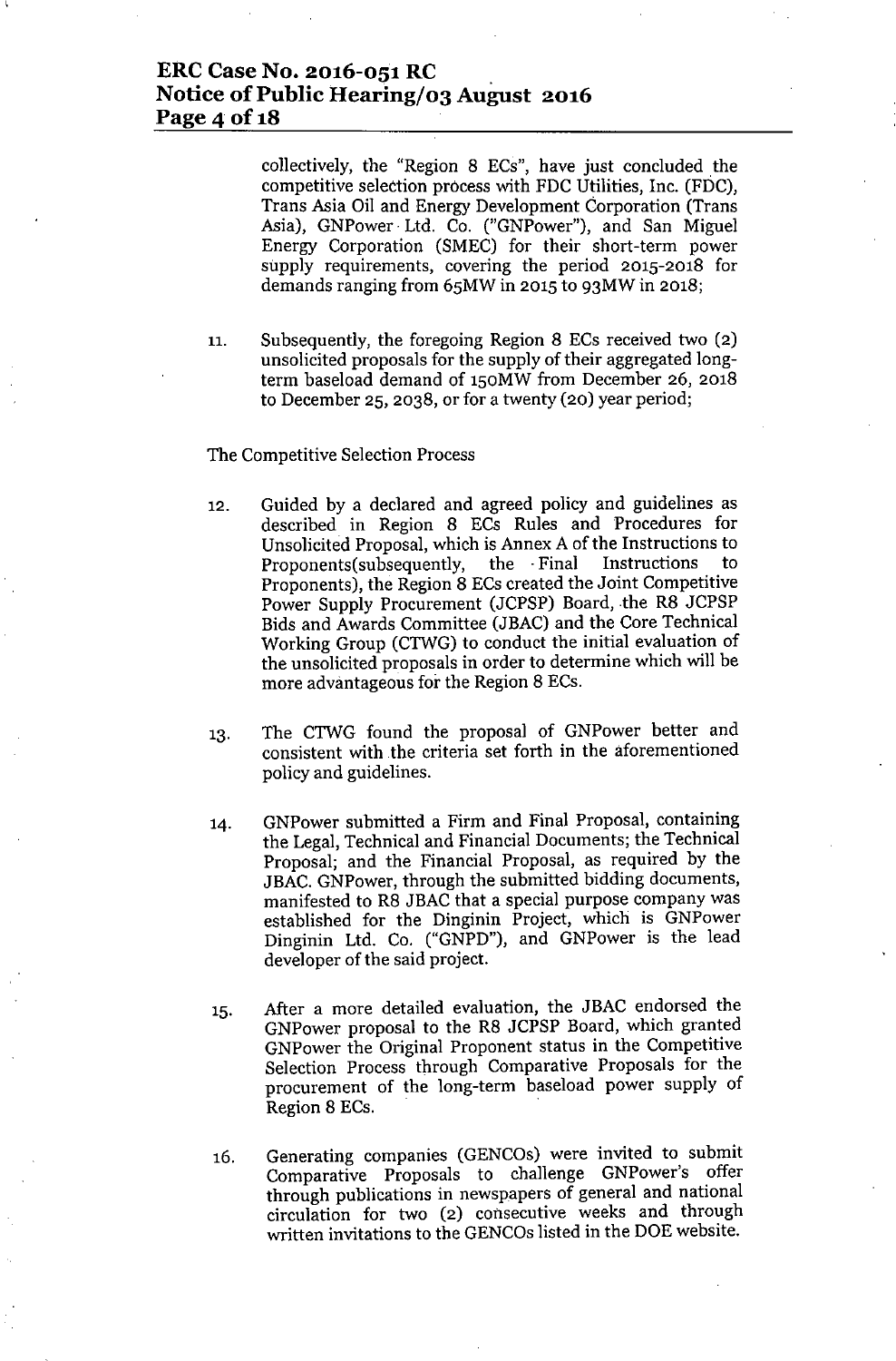- 17. Participating GENCOs submitted letters of intent (LOIs), copies of which are attached hereto as Annexes "L" to "L-2", and were provided with a copy the Instructions to Proponents (ITP) (subsequently, Final Instructions to Proponents) and due diligence data. Thereafter, transaction conferences were held to clarify and discuss the transaction process, requirements, rules and evaluation methodology;
- 18. During the submission and opening of bids, only San Miguel Energy Corporation ("SMEC") submitted a comparative proposal. However, upon evaluation, SMEC's evaluated long-term levelized price was found to be higher than GNPower's;
- 19. On 13 November 2015, the R8 JBAC issued a Notice of Award to GNPower and the same was accepted by GNPower on 14November 2015);
- 20. Afterwards, the Region 8 ECs, GNPower and GNPD negotiated the final terms and conditions of the Power Purchase and Sale Agreement (PPSA) based on the Key Contract Terms provided in the Final Instructions to Proponents. Separate/ individual but identical PPSAs were signed by and between each of the 11 Region ECs and GNPD.
- 21. Accordingly, on December 16, 2015, DORELCO and GNPD executed the subject PPSA, providing the terms and conditions for the supply of 12 MW baseload power to DORELCO to assure the adequate and reliable supply of power to DORELCO's franchise area;
- 22. In support of the above competitive selection process, Applicants DORELCO and GNPD hereby attach to the said Application the following documents to form integral parts thereof:

| <b>ANNEX</b>       | <b>DOCUMENT</b>                                              |  |
|--------------------|--------------------------------------------------------------|--|
| "H"                | Instructions to Proponents (ITP)                             |  |
| $\overline{H-1}$   | Final Instructions to Proponents (FITP)                      |  |
| $\overline{H}$ -2" | <b>Information Memorandum</b>                                |  |
| $\overline{``T"}$  | Comments to the Unsolicited Proposal of GNPower              |  |
| $\overline{``J"}$  | GNPower Unsolicited Proposal Evaluation Report               |  |
| $\overline{K''}$   | Invitation to Submit Comparative Proposals as published      |  |
|                    | in the Philippine Daily Inquirer on 07 August 2015           |  |
| "K-1"              | Affidavit of Publication dated 15 April 2016                 |  |
| "K-2"              | Invitation to Submit Comparative Proposals as published      |  |
|                    | in the Manila Bulletin on 14 August 2015                     |  |
| " $K-3$ "          | Affidavit of Publication dated 15 April 2016                 |  |
| $\overline{``I''}$ | AES Philippines' Letter of Intent to Participate in Region 8 |  |
|                    | Joint Competitive Power Supply Procurement dated 02          |  |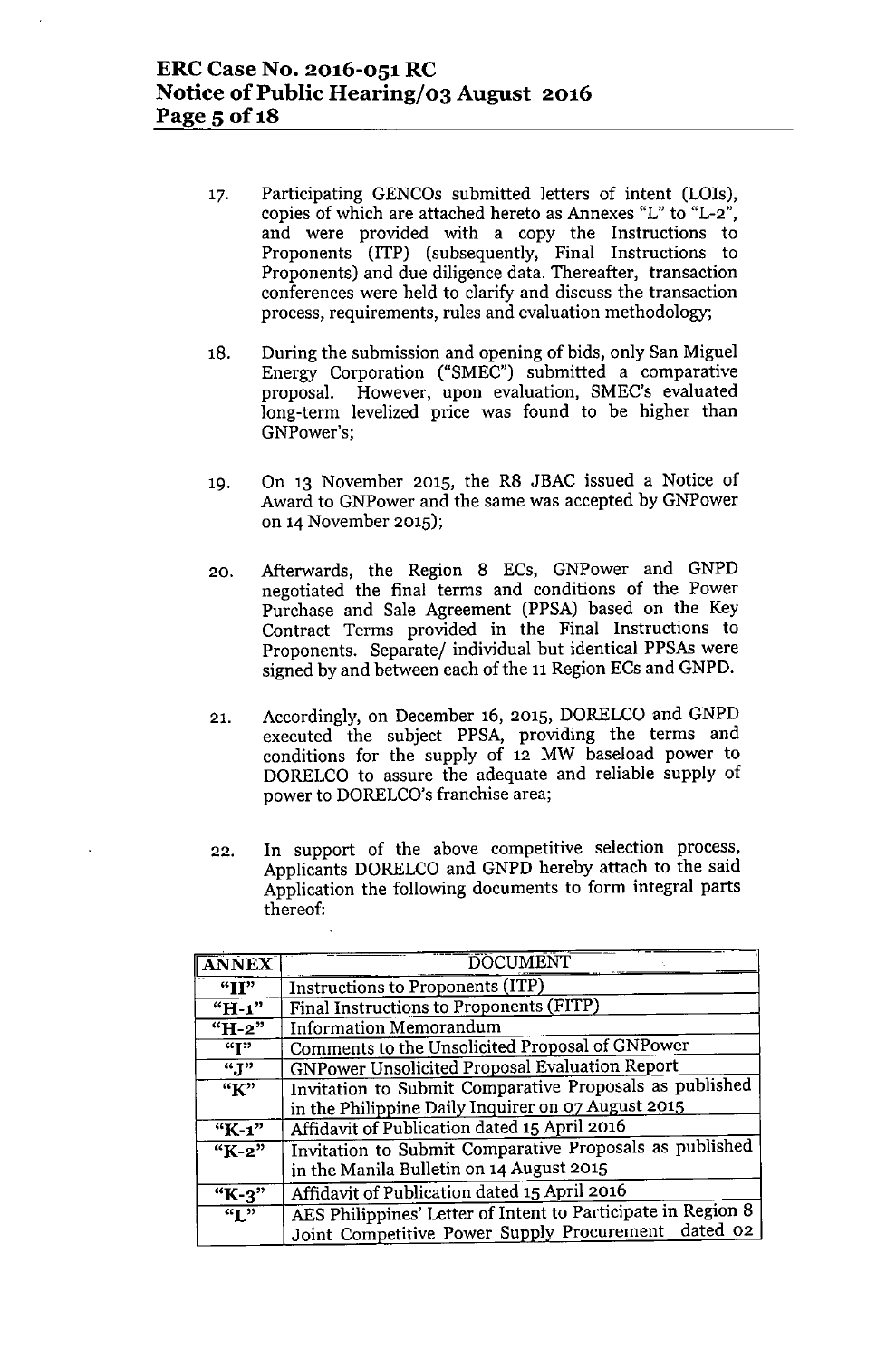## **ERCCase No. 2016-051 RC Notice** of Public **Heafing/o3 August 2016 Page 6** of 18

|                      | September 2015                                               |  |
|----------------------|--------------------------------------------------------------|--|
| $\overline{``L-1''}$ | FDC Utilities, Inc.'s Letter of Intent of dated 01 September |  |
|                      | 2015                                                         |  |
| $\overline{``L-2"}$  | SMC Global Power's Letter of Intent to Participate dated     |  |
|                      | 26 August 2015                                               |  |
| $\overline{M''}$     | Limay Premiere Power Corp.'s letter dated 28 October         |  |
|                      | 2015                                                         |  |
| $\overline{N}$       | R8 JCPSP Assessment of SMC Global Power Financial            |  |
|                      | Model                                                        |  |
| ``O"                 | Notice of Award to GNPower dated 13 November 2015            |  |

### ABSTRACT OF THE PPSA AND OTHER RELATED INFORMATION

23, The following are the salient features of the PPSA:

- a) Term of Agreement, The PPSA shall be effective at the date of its execution, and shall terminate after 240 months from the date specified in the Commencement Date Notice defined as the written notice that indicates the commencement of the first delivery of the Product after GNPD begins commercial operations in the market, which shall not be later than the first day of the Billing Period immediately after the lapse of thirty six (36) months from the ERC's final approval of the PPSA;
- b) Source of Supply, GNPD shall make available, sell, and deliver or cause to be delivered to DORELCO the Product at the Delivery Point, whether sourced from GNPD's facility or from other electricity generators, including the Wholesale Electricity Spot Market (WESM),
- c) GNPD's facility shall be constructed and operated in Mariveles, Bataan, The Technical Details of the Project is herewith attached to said application to form an integral part thereof as Annex "p";
- d) Contracted Capacity, DORELCO is contractually entitled to receive from GNPD, at any hour, subject to GNPD's Available Capacity (as defined in the PPSA) for such hour, the Contracted Capacity (as defined in the PPSA), as follows: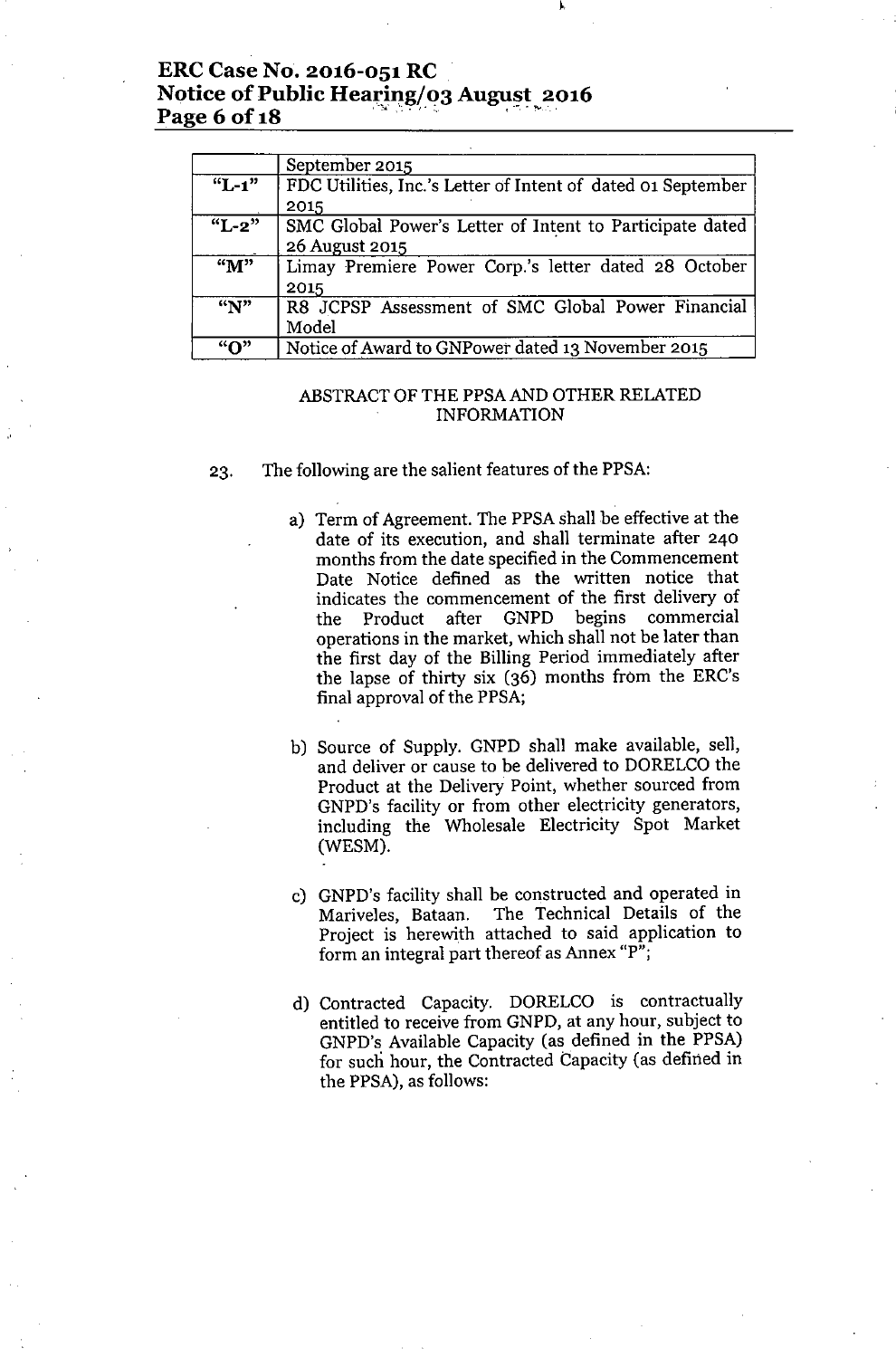## **ERCCase No. 2016-051 RC Notice** of Public **Hearing/03 August 2016 Page 70f18**

|                | $\exists$ Year $\le$ $  z  $ Contracted Capacity (kW) |
|----------------|-------------------------------------------------------|
| 1              | 12,000                                                |
| $\overline{2}$ | 12,000                                                |
| 3              | 12,000                                                |
| 4              | 12,000                                                |
| 5              | 12,000                                                |
| 6              | 12,000                                                |
| 7              | 12,000                                                |
| 8              | 12,000                                                |
| 9              | 12,000                                                |
| 10             | 12,000                                                |
| 11             | 12,000                                                |
| 12             | 12,000                                                |
| 13             | 12,000                                                |
| 14             | 12,000                                                |
| 15             | 12,000                                                |
| 16             | 12,000                                                |
| 17             | 12,000                                                |
| 18             | 12,000                                                |
| 19             | 12,000                                                |
| 20             | 12,000                                                |

DORELCO shall utilize and pay for the capacity delivered by GNPD at 65% to 100% Capacity Utilization Factor (CUF). GNPD may increase the capacity up to 83% CUF and lower the same to not less than 65% CUF.

### *C.l.* Option to Increase Contracted Capacity

Section 3.7 of the PPSA, provides that upon written notice to GNPD, DORELCO may, upon approval by GNPD, increase its Contracted Capacity which increase shall be subjected to the same terms and conditions contained in the PPSA. In considering whether or not to approve the request for increase in<br>Contracted Capacity. GNPD may take into Contracted Capacity, GNPD may take into consideration the capacity available for such increase from its facility in its sole opinion, and/or the willingness of any other buyer to assign its Contracted Capacity, Such increase in Contracted Capacity shall be effective on the date GNPD gives its written approval.

#### D. Contract Price

The Contract Price shall be composed of Capacity Price and Energy Price, The Capacity Price shall be computed as the product of the Capacity Fee for a Billing Period multiplied by the quantity of Product delivered at the Delivery Point. The Energy Price shall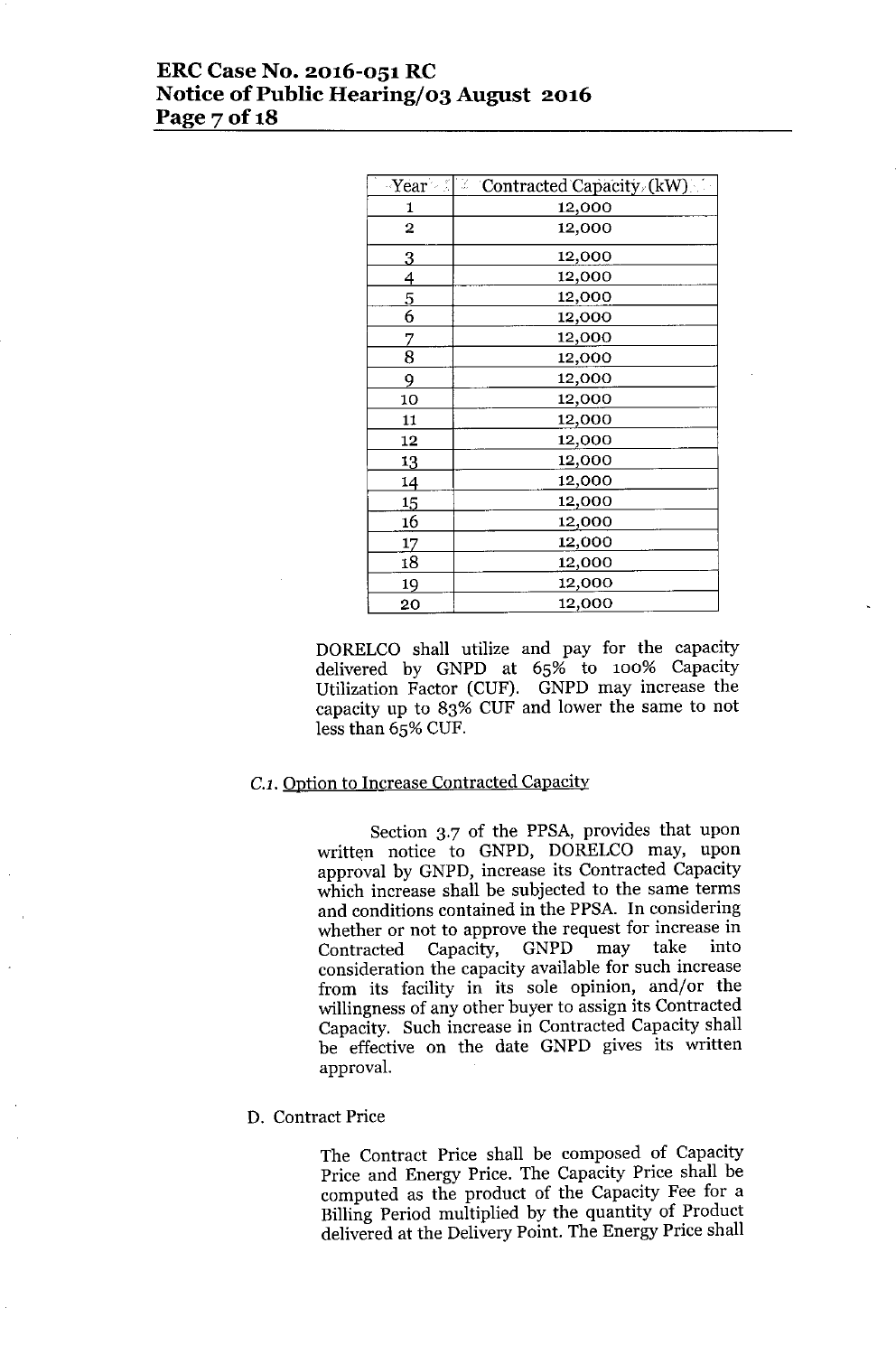be computed as the product of the Energy Fee for a Billing Period multiplied by the quantity of Product delivered at the Delivery Point, and shall be inclusive of the existing Government Charges under Energy Regulations No. 1-94 as of Effective Date.

### *D.l.* Capacity Fee

The Capacity Fee is the component of the Contract Price allocated to pay for the cost, as well as the operations and maintenance of the power plant and is designated as the Capacity Fee in Schedule 1 of the PPSA as such may be adjusted from time to time based on GNPD's Capacity Factor.

The corresponding Capacity Fee for a given Capacity Utilization Factor is set forth in the table below:

Capacity Fees for Specific Capacity Utilization Factors

| Capacity Utilization | Capacity Fee |
|----------------------|--------------|
| Factor (%)           | $(\$ /kWh)$  |
| 100%                 | 0.0456       |
| 99%                  | 0.0460       |
| 98%                  | 0.0464       |
| 97%                  | 0.0467       |
| 96%                  | 0.0471       |
| 95%                  | 0.0475       |
| 94%                  | 0.0479       |
| 93%                  | 0.0483       |
| 92%                  | 0.0487       |
| 91%                  | 0.0491       |
| 90%                  | 0.0496       |
| 89%                  | 0.0500       |
| 88%                  | 0.0505       |
| 87%                  | 0.0509       |
| 86%                  | 0.0514       |
| 85%                  | 0.0519       |
| 84%                  | 0.0524       |
| 83%                  | 0.0529       |
| 82%                  | 0.0534       |
| 81%                  | 0.0540       |
| 80%                  | 0.0545       |
| 79%                  | 0.0551       |
| 78%                  | 0.0556       |
| 77%                  | 0.0562       |
| 76%                  | 0.0568       |
| <u>75%</u>           | 0.0575       |
| 74%                  | 0.0582       |
| <u>73</u> %          | 0.0589       |
| 72%                  | 0.0596       |
| 71%                  | 0.0603       |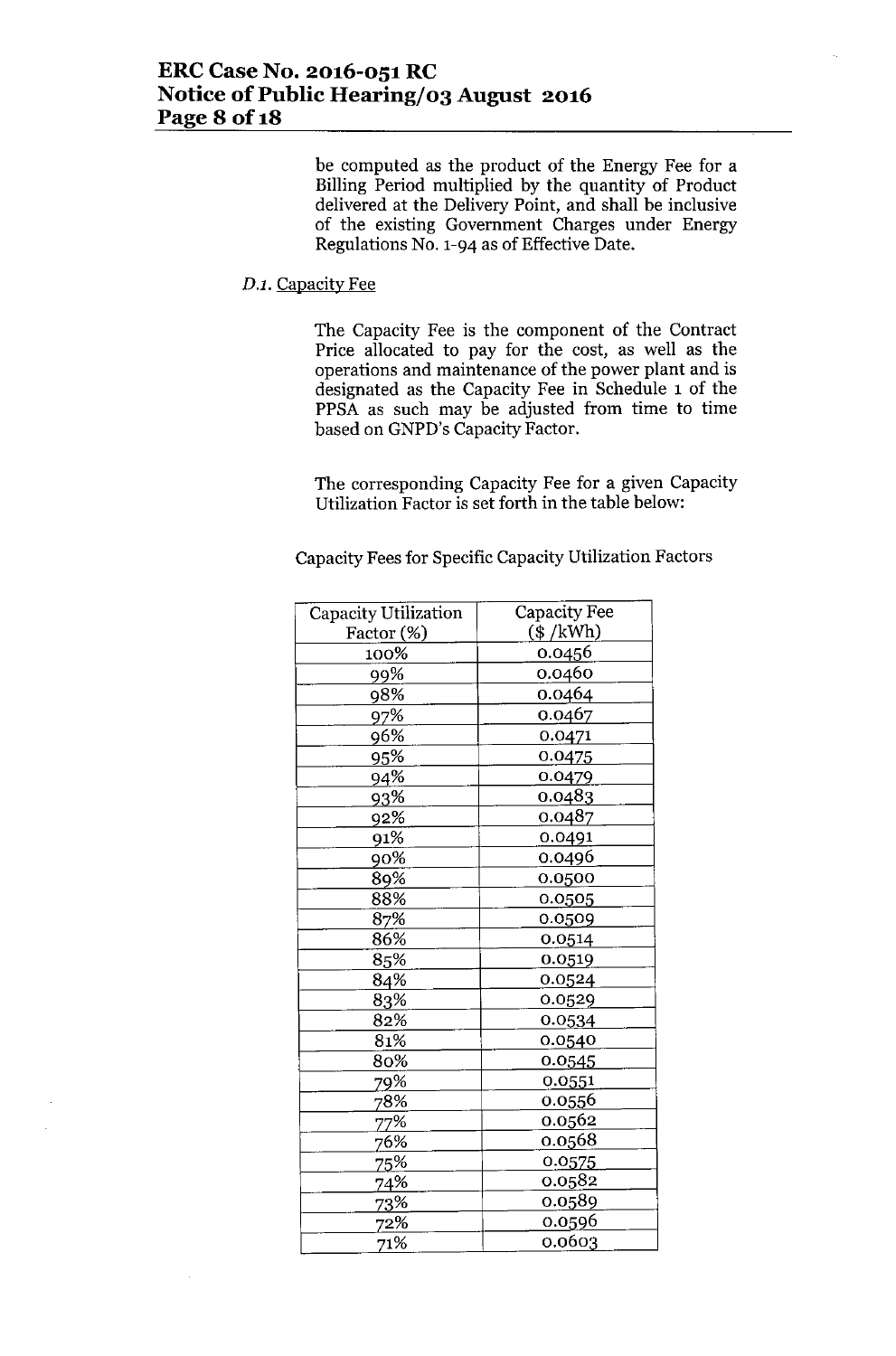## **ERCCase No. 2016-051 RC Notice** of Public **Hearing/03 August 2016 Page** 9 of 18

| 70% | 0.0611 |
|-----|--------|
| 69% | 0.0618 |
| 68% | 0.0626 |
| 67% | 0.0634 |
| 66% | 0.0643 |
| 65% | 0.0651 |

For the resulting Capacity Utilization Factor which is not a whole number, the corresponding Capacity Fee shall be computed using the formula as set forth below:

*Capacity Fee*

 $=$  - 0.10971 x (CUF)<sup>3</sup> + 0.344263 x (CUF)<sup>2</sup>  $-$  0.39644 x CUF + 0.2075

Where:

*Capacity Fee -* is *the Capacity Fee* in *\$/kWh*

*CUF -* is *the Capacity Utilization Factor between 65% and 100%, provided that if the actual CUF* is *below 65% (the "Minimum Capacity Utilization Factor"), the Capacity Price shall be calculated based* on *the Capacity Fee and quantity associated with the Minimum Capacity Utilization Factor.*

*The Capacity Utilization Factor (CUF) shall be computed asfollows:*

$$
CUF = \frac{Q}{CC * [H_T - EH_{TO}]}
$$

Where:

| $Q =$  | Quantity as defined in Section 1.1 of the         |
|--------|---------------------------------------------------|
|        | Agreement                                         |
| $CC =$ | Contracted Capacity, in kW, as set forth          |
|        | in Schedule 1                                     |
|        | $Total = the in of known in each Bill in a David$ |

- $H_T =$ *EHro= Total number of hours* in *such Billing Period the sum of the duration,* in *Equivalent Hours, of Scheduled Outages and*
	- *Unscheduled Outages* in *such Billing Period*

*For example,*

| O                | $=$ | 18,648,000 kWh |
|------------------|-----|----------------|
| CC               | $=$ | 37,000 kW      |
| $H_T$            | $=$ | 720 hours      |
| EH <sub>TO</sub> | $=$ | 101 hours      |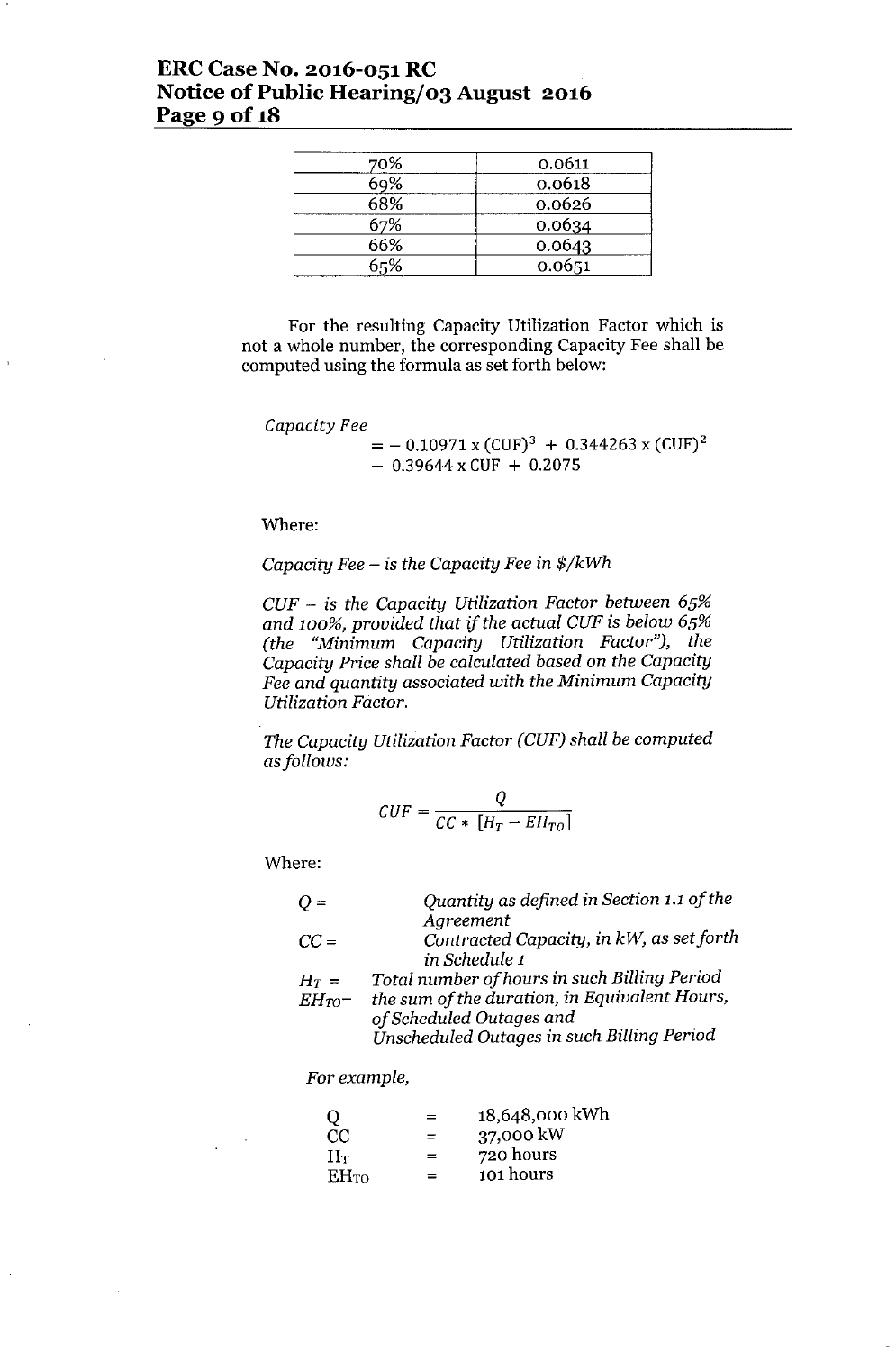$$
CUF = \frac{18,648,000 \; kWh}{37,000 \; kW * [720 \; hours - 101 \; hours]}
$$
  
18,648,000 \; kWh

 $=\frac{18,648,000 \; kW}{22,903,000 \; kW}$ 

 $= 81.42%$ 

*D.2.* Energy Fee

$$
Energy\,Fee = IEF \times \left[\frac{CIF_n}{CIF_0}\right]
$$

Where,

*IEF - Initial Energy Fee equal* to *\$0.0328/ kWh*  $CIF<sub>n</sub>$  -  $CIF$  Cost of Fuel for Billing Period *n CIFo - Base CIF Cost of Fuel equal* to *\$10.2514/ million kcal*

- E. **Capacity Utilization Disconnt.** Section 5.3 (c) of the PPSA provides that if DORELCO pays the invoice amount in full in accordance with GNPD's invoice instruction on or before the twenty-fifth  $(25<sup>th</sup>)$  day of the succeeding calendar month from the relevant Billing Period and DORELCO's CUF is greater than or equal to 65%, DORELCO shall receive a credit on the next subsequent bill equal to 2.8% of the Energy Fee multiplied by the actual quantity of the Product actually delivered set forth in such invoice for the Billing Period for which the credit was earned.
- F. **Scheduled and Unscheduled Outages.** Pursuant to Section 3.2, GNPD is allowed Scheduled Outages not to exceed five hundred forty (540) Equivalent Hours for each Contract Year during which times reduced or no deliveries will be available to DORELCO. GNPD is likewise allowed Unscheduled Outages of five hundred forty (540) Equivalent Hours for each Contract Year during which times reduced or no deliveries will be available to the Buyer.

### COMMERCIAL ADVANTAGE OF THE GENERATION RATE AND IMPACT ON DORELCO'S RETAIL RATES

- 24. DORELCO, together with the other Region 8 ECs, needs to address the insufficiency of its power supply due to the increasing demand within its franchise area;
- 25. The additional supply from GNPD will significantly augment the supply deficiency of DORELCO and will decrease the adverse effects thereof by providing a stable and adequate source of electricity;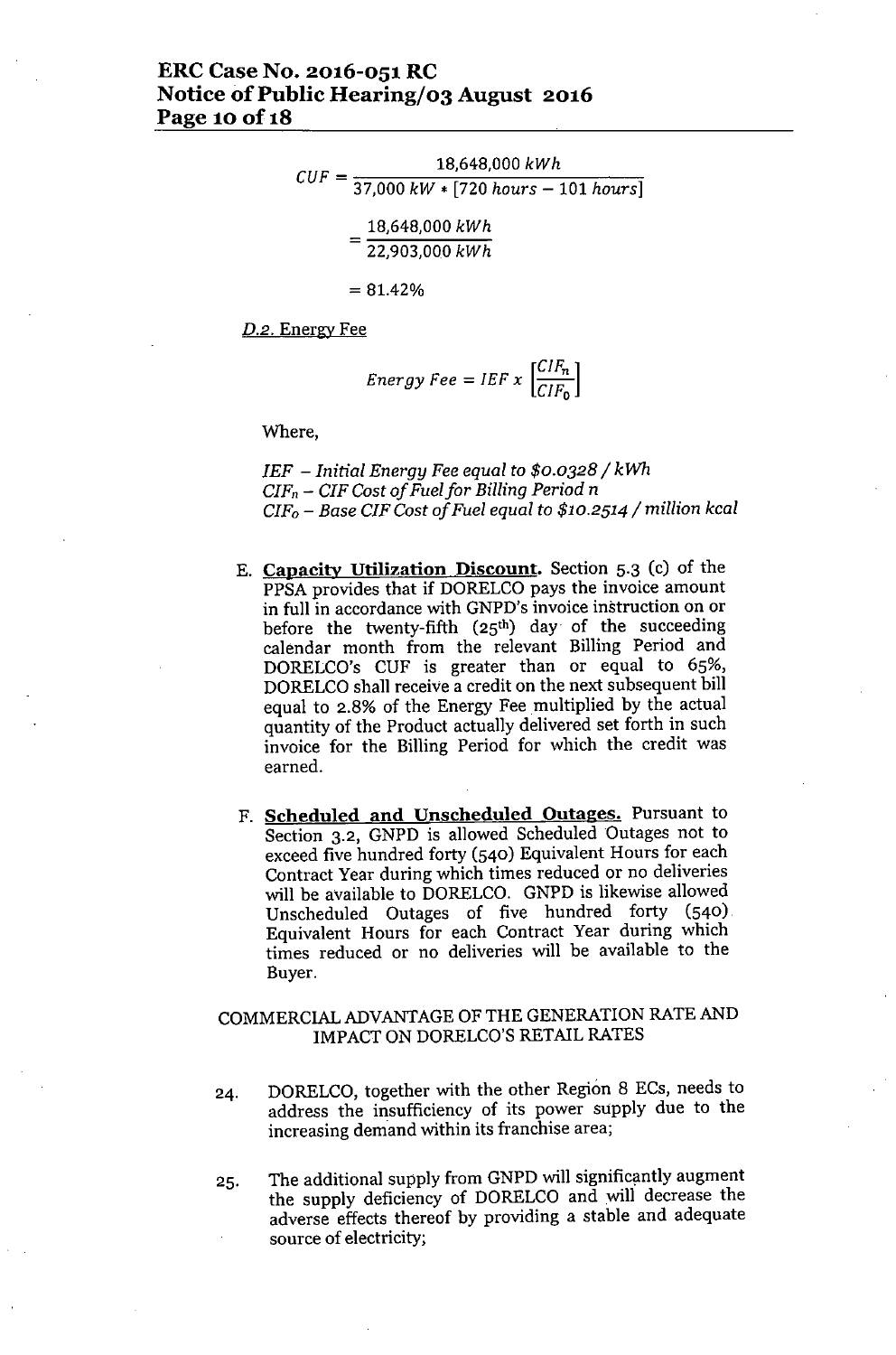- 26. Aside from the lower generation cost of the power supply from GNPD, DORELCO is also entitled to Capacity Utilization Discount, if conditions are met, which makes even more competitive the proposed rate contained in the subject PPSA. Also, it is worthy to note that the GNPD rate was further reduced during the finalization of the subject PPSA with the Region 8 ECs where it was requested that the conditions to avail the Prompt Payment Discount ("PPD") and the posting of a security deposit be waived. As a result, the Contract Price is already net of PPD.
- 27. Among alternative suppliers capable of providing additional energy to DORELCO and the rest of the Region 8 ECs, GNPD's rates proved to be more reasonable and competitive. While GNPD's offer is primarily intended for its base load requirements, the Capacity Factor Pricing under the PPSA provides flexibility in the Region 8 ECs' utilization of the Contracted Capacity;
- 28. DORELCO simulated a rate impact analysis which ultimately resulted in PhP1.8982/kWh rate reduction with the execution of the PPSAwith GNPD, to wit:

#### DORELCO RATE IMPACT ANALYSIS

#### with GNPD

|              | Forecasted<br>2019* Average<br><b>Quantity</b><br>(kWh) | Amount<br>(PhP) | Percent<br><b>Share</b><br>$(\%)$ | <b>Resulting</b><br>Capacity<br>Utilization<br>Factor (%) | 2019<br>Average<br>Rate<br>(PhP/kWh) | Weighted<br>Average<br>Rate<br>(PhP/kWh) |
|--------------|---------------------------------------------------------|-----------------|-----------------------------------|-----------------------------------------------------------|--------------------------------------|------------------------------------------|
| <b>GNPD</b>  | 76,702,660.61                                           | 293,969,680.69  | 98.74%                            | 72%                                                       | 38326                                |                                          |
| <b>WESM</b>  | 981,809.60                                              | 8,208,336.22    | 1.26%                             |                                                           | 8.3604                               | 3.8898                                   |
| <b>TOTAL</b> | 77,684,470.21                                           | 302,178,016.91  | 100%                              |                                                           |                                      |                                          |

#### without GNPD

|              | Forecasted<br>$2019*$<br>Average<br><b>Quantity</b><br>(kWh) | Amount<br>(PhP) | Percent<br>Share<br>(%) | <b>Resulting</b><br>Capacity<br>Utilization<br>Factor (%) | 2019 Average<br>Rate<br>(PhP/kWh) | Weighted<br>Average<br>Rate<br>(PhP/kWh) |
|--------------|--------------------------------------------------------------|-----------------|-------------------------|-----------------------------------------------------------|-----------------------------------|------------------------------------------|
| <b>GNPD</b>  | 0.00                                                         | 0.00            | $0.00\%$                | 0%                                                        | 0.0000                            |                                          |
| <b>WESM</b>  | 77,684,470.21                                                | 449,636,933.96  | 100.00%                 |                                                           | 5.7880                            | 5.7880                                   |
| <b>TOTAL</b> | 77,684,470.21                                                | 449,636,933.96  | 100%                    |                                                           |                                   |                                          |

GENERATION RATE IMPACT, PhP/kWh**itch (1.8982)** '----------------------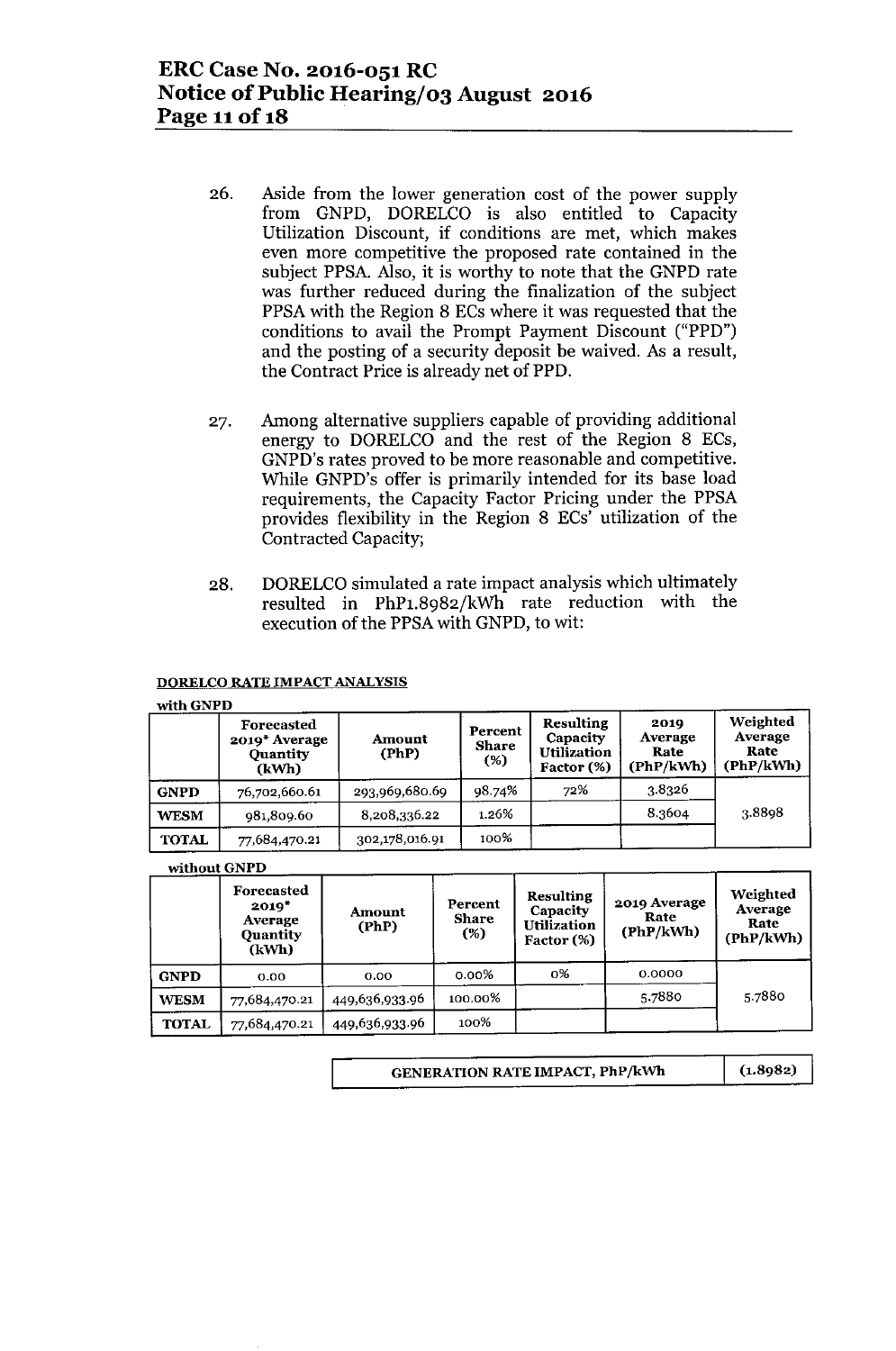## **ERC Case No. 2016-051 RC Notice of Public Hearing/o3 August 2016 Page 12** of **18**

29. In compliance with Rule 20 of ERC Rules of Practice and Procedure relative to the submission of supporting documents and information for the approval of the PPSA and the rate structure embodied therein, Applicants DORELCO and GNPD attach the following documents to form integral parts hereof:

| <b>ANNEX</b>       | DOCUMENT                                                                                                                                                                                                                                                                                                                                                                                             |
|--------------------|------------------------------------------------------------------------------------------------------------------------------------------------------------------------------------------------------------------------------------------------------------------------------------------------------------------------------------------------------------------------------------------------------|
| $\overline{N}$     | <b>Executive Summary of the PPSA</b>                                                                                                                                                                                                                                                                                                                                                                 |
| $"Q-1"$            | Breakdown of the Contract Price and Sample                                                                                                                                                                                                                                                                                                                                                           |
|                    | Calculation                                                                                                                                                                                                                                                                                                                                                                                          |
| "R"                | Rate Impact Simulation                                                                                                                                                                                                                                                                                                                                                                               |
| $\overline{S}$     | GNPD's Financial Assumptions including Project<br>Cost, Sources of Financing, Debt-Equity Ratio,<br>WACC computation, and Projected Equity IRR                                                                                                                                                                                                                                                       |
| $\overline{N}$     | including Engineering,<br>of Costs<br>Breakdown<br>Procurement and Construction (EPC) Costs,<br>Operations and Maintenance (O&M) Costs, and<br><b>Projected Fuel Costs</b>                                                                                                                                                                                                                           |
| "U"                | Projected Balance Sheet, Income Statement,<br>Revenue and Cash Flow                                                                                                                                                                                                                                                                                                                                  |
| "U-1"              | Compact Disc containing a soft copy of Annexes "S"<br>to "U"                                                                                                                                                                                                                                                                                                                                         |
| $\mathbf{w}$       | <b>Details of Fuel Procurement</b>                                                                                                                                                                                                                                                                                                                                                                   |
| $W-1$              | Sworn Statement - Coal Procurement Process                                                                                                                                                                                                                                                                                                                                                           |
| $W^{\prime\prime}$ | GNPD's Audited Financial Statement for 2014                                                                                                                                                                                                                                                                                                                                                          |
| "X"                | GNPD's Transmission Plan for the Project                                                                                                                                                                                                                                                                                                                                                             |
| $\mathbf{w}$       | Certificate of Endorsement from DOE that the<br>Project is included in the DOE's Power Development<br>Plan                                                                                                                                                                                                                                                                                           |
| "Y-1"              | Environmental Certificate of Compliance from<br><b>DENR</b>                                                                                                                                                                                                                                                                                                                                          |
| "Z"                | DORELCO's Distribution Development Plan (DDP)                                                                                                                                                                                                                                                                                                                                                        |
| "AA"               | DORELCO's Actual and Forecasted Energy and<br>Demand                                                                                                                                                                                                                                                                                                                                                 |
| "BB"               | DORELCO's Average Daily Load Curve                                                                                                                                                                                                                                                                                                                                                                   |
| "CC"               | DORELCO's Board Resolution authorizing the Board<br>President and the General Manager to sign the<br>Power Purchase and Sale Agreement (PPSA), to file<br>with the ERC the Application for the approval of the<br>said PPSA, and for other purposes sign the PPSA on<br>behalf of DORELCO, to engage Atty. Ma. Concepcion<br>Ojeda as legal counsel and to designate competent<br>persons as witness |
| " $DD"$            | GNPD's General Partner's Certificate attesting to the<br>resolution of the Partners to execute the subject<br>PPSA with DORELCO and designating signatories<br>thereto                                                                                                                                                                                                                               |
| "DD-1"             | GNPD's General Partner's Certificate attesting to the<br>resolution of the General Partners to file<br>an<br>application for the approval of the subject PPSA and<br>designating its authorized representatives and legal<br>counsels                                                                                                                                                                |

30. Applicants DORELCO and GNPD are reserving their right to submit other documents, either in the course of the hearing or as may be required by this Honorable Commission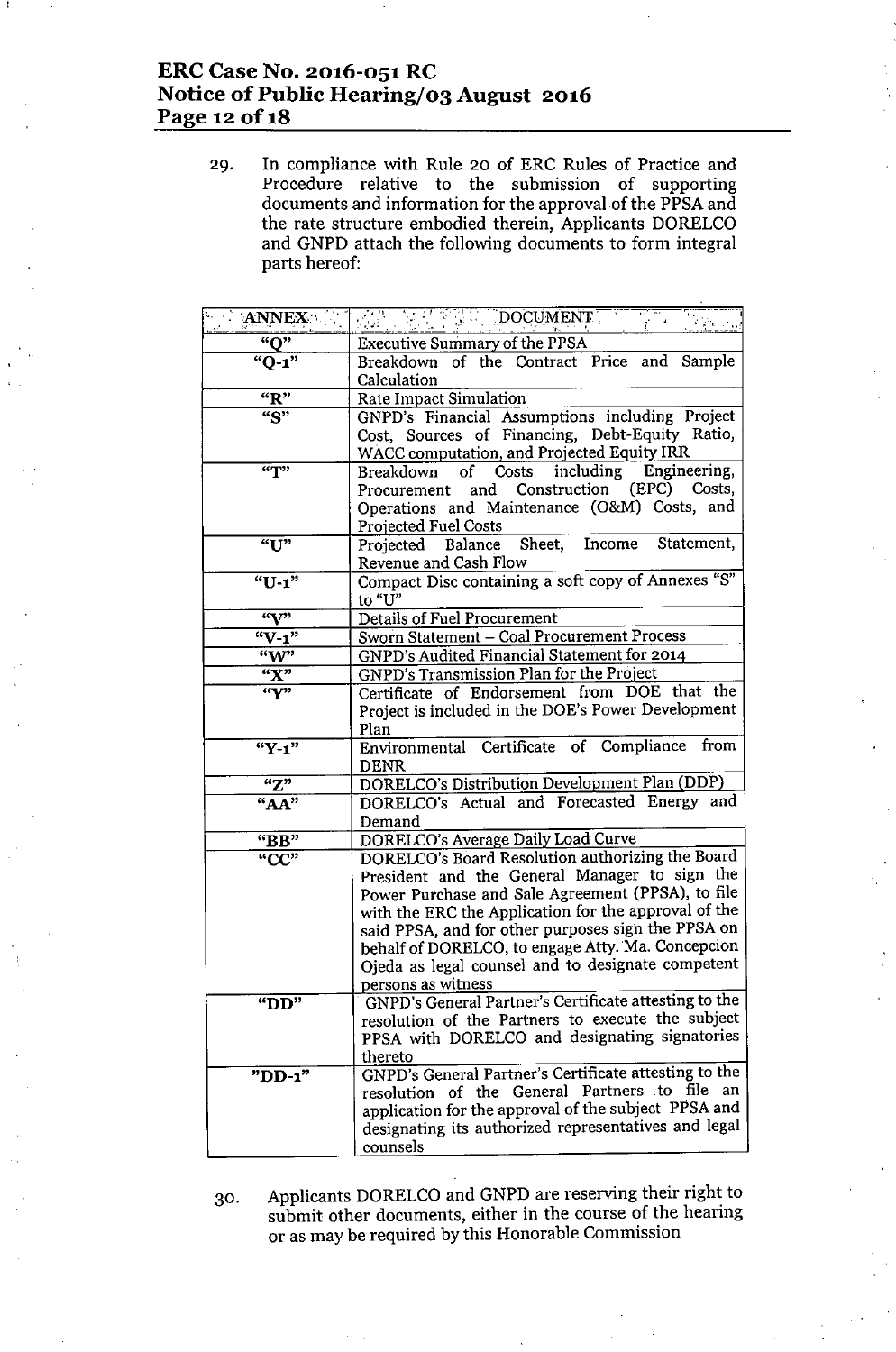### ERC Case No. 2016-051 RC Notice of Public Hearing/03 August 2016 Page 13 of 18

#### COMPLIANCE WITH PRE-FILING REQUIREMENTS

- 31. Applicants manifest compliance with the pre-filing requirements mandated under the Implementing Rules and Regulations of the EPlRA and Rule 6 of the ERC Rules of Practice and Procedure, to be established by the following:
	- a. Certifications acknowledging receipt of the *Application* with annexes to be issued by the Legislative Bodies of Pasig City, Municipality of Tolosa, and the Province of Leyte, to be appended as Annexes "EE", "FF" and " $GG$ ", respectively;
	- b. Notarized Affidavit of Publication stating that the *Application* was published in a newspaper of general circulation within DORELCO's Franchise Area, to be appended therein as **Annex "HH"**; and
	- c. Complete newspaper issue where the *Application* was published, to be appended herein as **Annex** "HH-1", and the relevant page thereof where the *Application* appears, as **Annex "HH-2"**;

### MOTION FOR CONFIDENTIALTREATMENT OF ANNEXES "H" to "J" **and** "S" **to** "V"

- 32. Under Rule 4 of the ERC Rules of Practice and Procedure, a party to any proceeding before the Honorable Commission may request that certain information not be disclosed and be treated as confidential, by describing with particularity the information to be treated as confidential, specifying the ground for the claim of confidential treatment of the information and, if applicable, specifying the period during which the information must not be disclosed;
- 33. Applicant DORELCO humbly requests for the confidential treatment of Annexes "H" to "J" hereof, consisting of the tender documents. These annexes show the individual offers of the bidders which participated in the R8 JCPSP, as well as the results of the evaluation. The Region 8 ECs, DORELCO included, are bound by their undertaking to secure and keep in confidence the offers and the proposed terms of supply, so as not to prejudice or pre-empt any future CSPs in which these bidders will participate. Otherwise, DORELCO and the rest of the Region 8 ECs may be held liable for damages for breach of confidentiality, and eventually, risk their good relations with the suppliers concerned;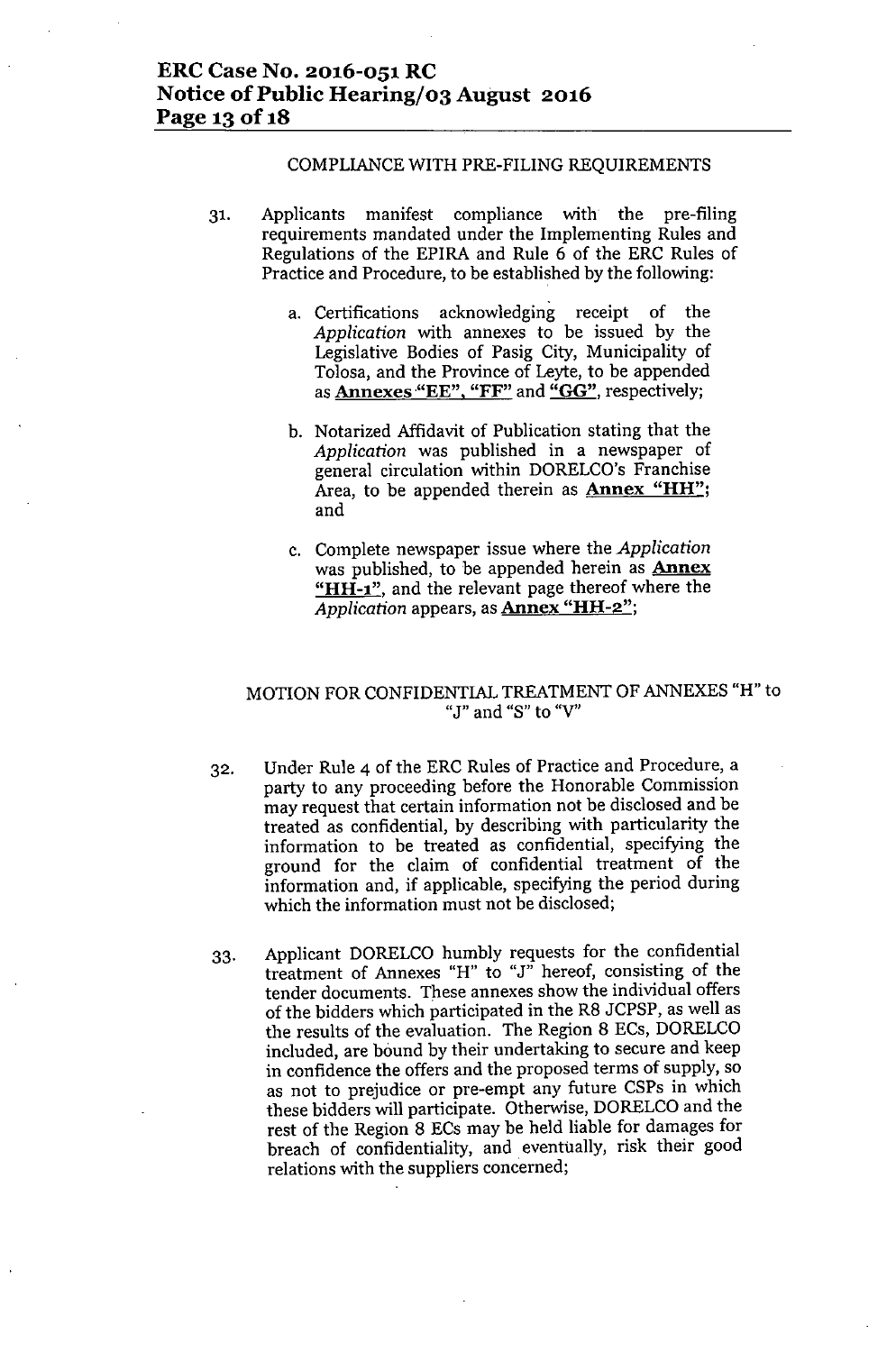## **ERCCase No. 2016-051 RC Notice** of Public **Hearing/03 August 2016 Page 14 Of1S**

- 34. Similarly, Applicant GNPD respectfully moves for the confidential treatment of Annexes "S" to *"V'* hereof. These annexes, exclusively owned by Applicant GNPD, contain information which are considered part of its business and trade secrets. As such, GNPD has the sole proprietary interest and will be unduly prejudiced should they be disclosed to the public;
- 35. These annexes contain numbers, data, formula, methodology, and calculations involving valuable and sensitive commercial, financial information reflecting GNPD's business operations and financial trade secrets. Therefore, GNPD's confidential, proprietary, and private information included in the aforesaid annexes should be protected from public dissemination. information can be illegally and unfairly utilized by business . competitors who may use the same for their own private gain and to the irreparable prejudice of GNPD. Negotiations with prospective customers may also be affected.
- 36. The information contained in Annexes "S" to *"V',* constitute "trade secrets", for which GNPD has actual and valuable proprietary interest. As explained by the Supreme Court, a trade secret may consist of any formula, pattern, device, or compilation of information that is used in one's business and gives the employer an' opportunity to obtain an advantage over competitors who do not possess the information. It is indubitable that trade secrets constitute proprietary rights and jurisprudence has consistently acknowledged the private character of trade secrets. Further, as ruled in Garcia vs. Board of Investments, trade secrets and confidential, commercial and financial information are exempt from. public scrutiny;
- 37. Accordingly, it is respectfully submitted that Annexes "H" to "J" and "S" to "V" must be accorded confidential treatment. As such, they are to be used exclusively by the Honorable Commission and for the sole purpose of evaluating this Application, thereby protecting these data from unnecessary public disclosure;
- 38. In accordance with Section 1(b), Rule 4 of the ERC Rules of Practice and Procedure, Applicants DORELCO and GNPD submit one (1) copy each of Annexes "H" to "J" and "S" to *"V'* in a sealed envelope, with the envelope and each page of the documents stamped with the word "Confidential".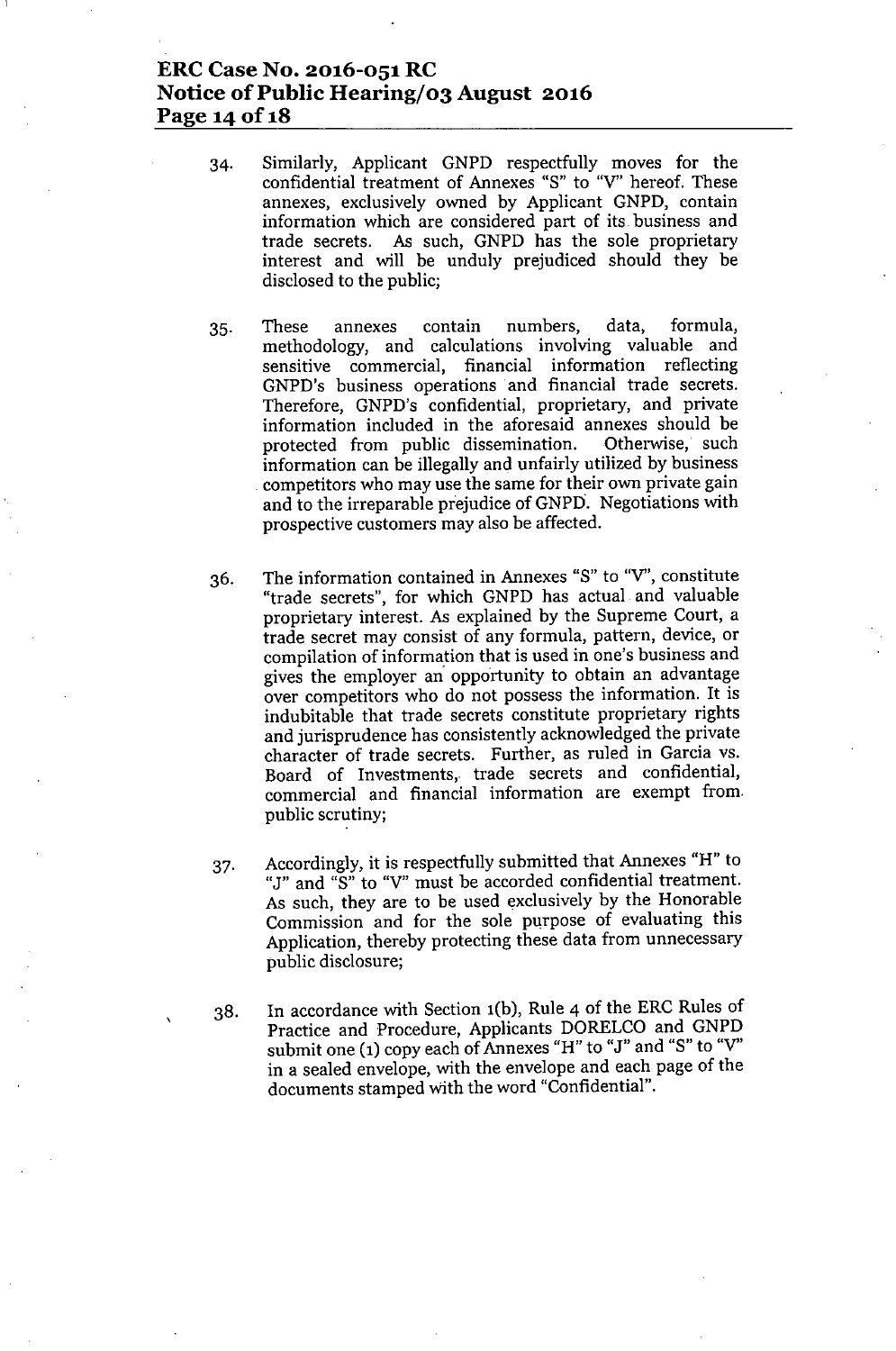### PRAYER FOR PROVISIONAL AUTHORITY

- 39. All the foregoing allegations are re-pleaded by reference in support of herein Prayer for the issuance of Provisional Authority to implement the subject PPSA;
- 40. DORELCO and GNPD pray for the issuance of a Provisional Authority or interim relief prior to final decision pursuant to Rule 14 of the ERC Rules of Practice and Procedure, to wit:
- 41. "Section 3. Action on the Motion. Motions for provisional authority or interim relief may be acted upon with or without hearing. The Commission shall act on the motion on the basis of the allegations of the application or petition and supporting documents and other evidences that applicant or petitioner has submitted and the comments or opposition filed by any interested person, if there be any."
- 42. Worthy of note is that based on the Department of Energy's (DOE) 2015-2030 Luzon and Visayas Grids Supply-Demand Outlook, Luzon's peak demand in 2015 is 8,974MW with an Annual Average Growth Rate (AAGR) of 4.85% while Visayas' Peak Demand is 1,847MW with AAGR of 3-4%. Therefore, Luzon's peak demand is expected to increase to 1l,347MW in 2020, and to 18, 264MW by the year 2030 and for Visayas, 2,042MW in 2020 and 3,025MW in 2030. This electricity demand growth has led to DOE's call for planning and investments in the power sector;
- 43. The continuous addition of supply shall help keep stable power supply for the increasing demand and low and stable cost of power available at the WESM and for the end-users;
- 44. Contributing to the Luzon and Visayas Grid's demand growth is DORELCO's peak load demand which increases at a rate of 2.71% per year. By 2019, it is projected that DORELCO's existing power suppliers will not be able to meet the power needs of its member consumers, which is expected to have increased to 15.646MW;
- 45. Thus, the PPSA with GNPD is crucial for DORELCO to guarantee that its forward power needs are satisfied, without compromising the reasonableness of the generation rate to be passed on to its member-consumers;
- 46. While target delivery of power under the terms and conditions of the PPSA is expected to commence not later than thirty-six (36) months after the final approval of the Honorable Commission, the Parties, however, intend to commence delivery whether on an interim or full capacity basis on December 26, 2018. Applicants, nonetheless, shall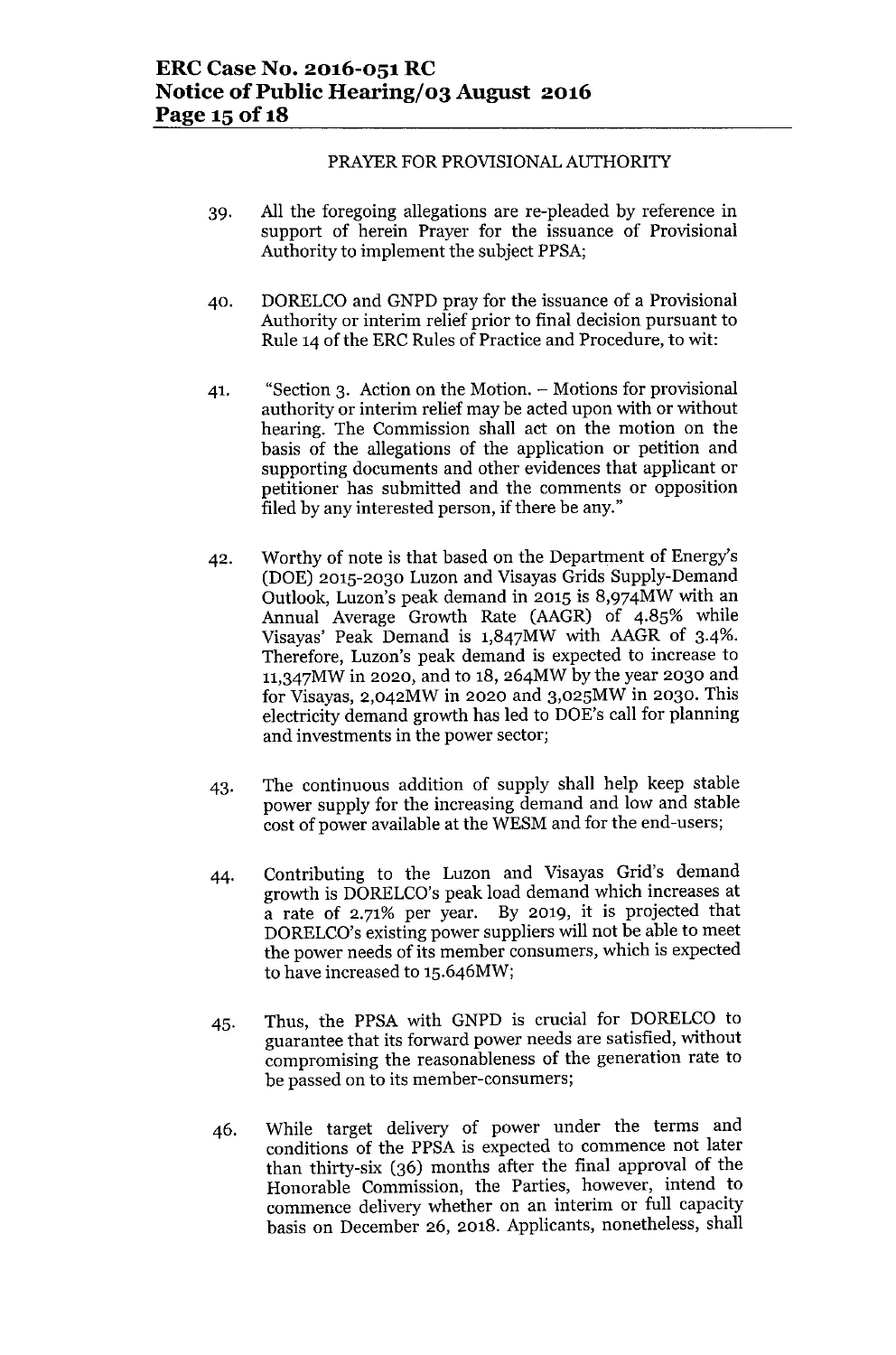### **ERCCase No. 2016-051 RC Notice** of Public **Hearing/03 August 2016 Page 16** of IS

begin at the earliest opportune time their compliance with all financial and regulatory requirements and processes leading up to the timely completion of GNPD's facility;

- 47. It is also worthy to note that part of the funds needed to construct GNPD's facility will be sourced from loans coming from banks/financial institutions. The Honorable Commission's provisional approval of the instant Application is a vital requirement for the release of the loan proceeds. Hence, a timely compliance with the requirements of the financial agreements ensures stable source of funds and timely construction of the generation facility, and the implementation of the PPSA as contemplated by the Applicants;
- 48. With continuous financing, the timely implementation of the project shall be assured, to the full benefit of DORELCO and the Luzon and Visayas' Grids. Otherwise, any delay in the implementation of the project shall expose DORELCO to supply risk and unstable market prices in the future;
- 49. To emphasize the necessity of a provisional approval of herein Application, a Judicial Affidavit to support the prayer for provisional authority will be attached herewith to form an integral part hereof as Annex "II";
- 50. In recognition of the fact that a substantial amount of time is customarily needed to evaluate the documents submitted to support the approval of herein Application, Applicants DORELCO and GNPD seek the kind consideration of the Honorable Commission to approve the instant Application, immediately, albeit, provisionally;

#### PRAYER

WHEREFORE, premises considered, it is most respectfully prayed of the Honorable Commission that (i) all information set forth in Annexes "H" to "J" and "S" to "V" to the instant Application be treated as confidential; (ii) pending hearing on the merits, a Provisional Authority be DULY ISSUED authorizing the immediate implementation of the subject Power Purchase and Sale Agreement (PPSA) between Applicants DORELCO and GNPD, including the rate structure therein, as applied; and (iii) that after due notice and hearing, the instant Application, the Power Purchase and Sale Agreement and the rate structure contained therein be DULY APPROVED.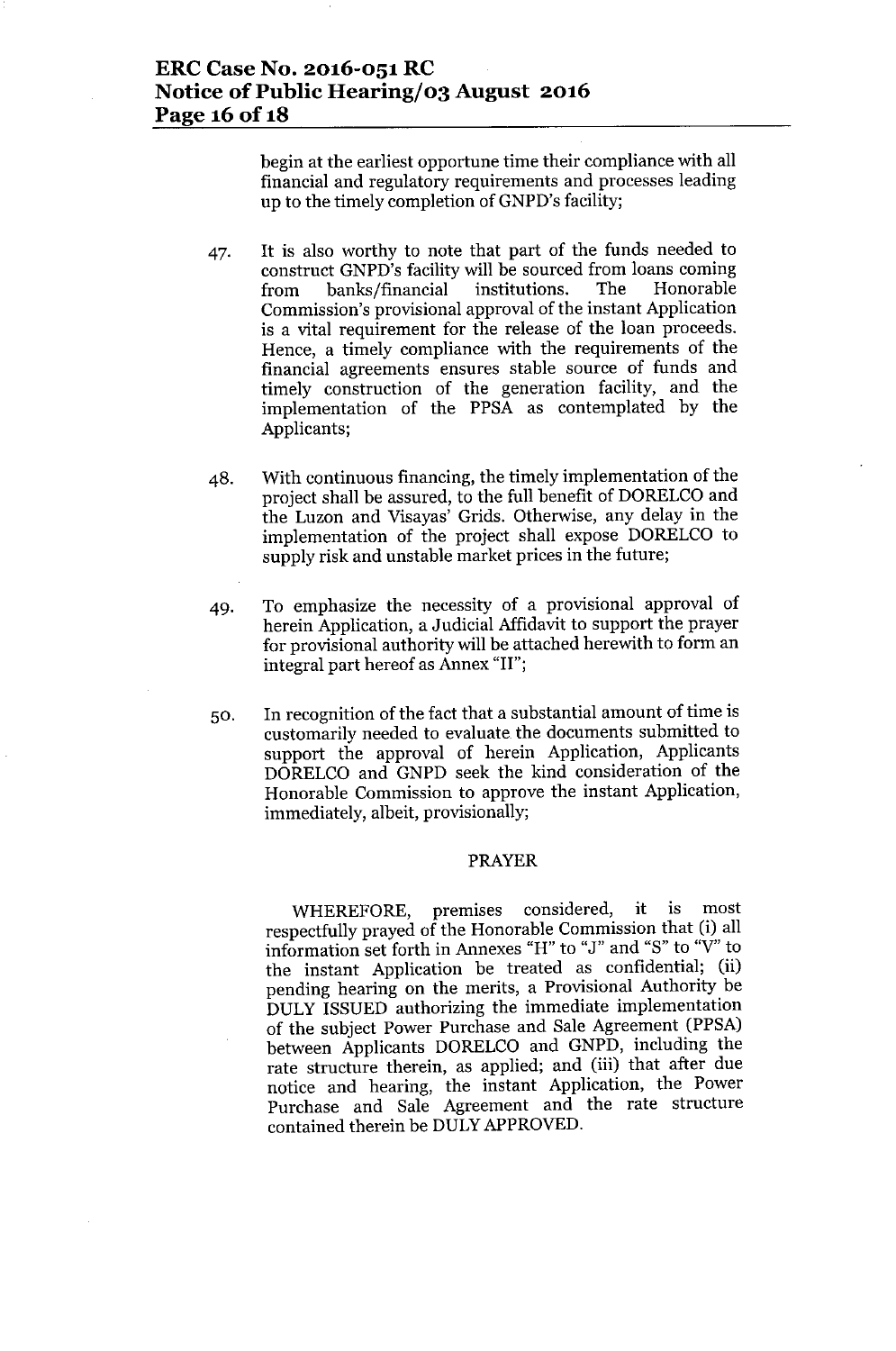Further, in the event that a Final Authority shall be issued after GNPD starts actual delivery of power to DORELCO under the terms of the subject PPSA, said Final Authority be retroactively applied to the date of such actual delivery.

Other reliefs as may be just and equitable under the premises are, likewise, most respectfully prayed for.

The Commission has set the application for jurisdictional hearing, expository presentation, pre-trial conference and evidentiary hearing on **18 October 2016 (Tuesday) at ten o'clock in the morning (10:00 A.M.) at DORELCO'sPrincipal Office, Brgy. San Roque Tolosa, Leyte.**

All persons who have an interest in the subject matter of the proceeding may become a party by filing, at least five (5) days prior to the initial hearing and subject to the requirements in the ERC's Rules of Practice and Procedure, a verified petition with the Commission giving the docket number and title of the proceeding and stating: (1) the petitioner's name and address; (2) the nature of petitioner's interest in the subject matter of the proceeding, and the way and manner in which such interest is affected by the issues involved in the proceeding; and (3) a statement of the relief desired.

All other persons who may want their views known to the Commission with respect to the subject matter of the proceeding may file their opposition to the application or comment thereon at any stage of the proceeding before the applicant concludes the presentation of its evidence. No particular form of opposition or comment is required, but the document, letter or writing should contain the name and address of such person and a concise statement of the opposition or comment and the grounds relied upon.

All such persons who may wish to have a copy of the application may request the applicant, prior to the date of the initial hearing, that they be furnished with a copy of the application. The applicant is hereby directed to furnish all those making such request with copies of the application and its attachments, subject to reimbursement of reasonable photocopying costs. Likewise, any such person may examine the application and other pertinent records filed with the Commission during the usual office hours.